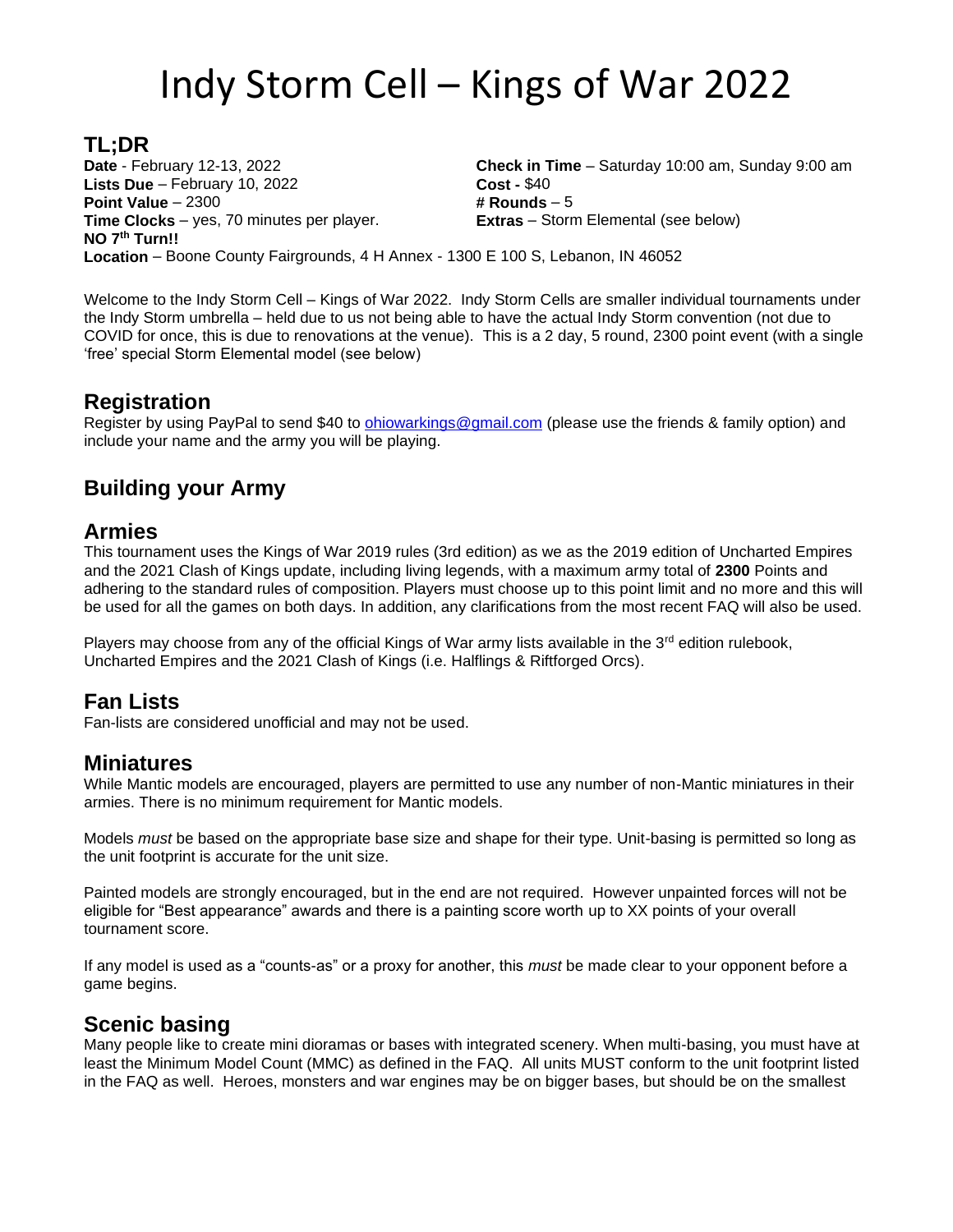base necessary. If your war engine base is greater than 50mm wide, then the 50mm firing arc MUST be marked on the base.

# **Force Lists**

You are required to submit a printed copy of your Force List to the organizers at the start of the tournament. You should also have at least one copy for yourself and another spare for your opponents to reference on request. If you DO NOT have printed copies of your lists, you WILL be penalized 5 tournament points. Trying to read someone else's list on their tiny phone screen is not easy to do, nor is it easy for the organizer to attempt to read you chicken scratch handwriting.

Your force list must include:

- All of the models in your army.
- Their equipment and the points value of everything in your army.
- Your name on all copies of the roster.

Please do not use acronyms on any copy of your Force List. If any mistakes are found during the tournament that were not picked up on, the results of all the games in which the player has used the illegal list will immediately be changed to maximum loss of Tournament points, in favor of his opponent.

If you submit your full army list by February 10th, 2022 then you will receive 5 bonus TP. Please submit lists along with your full name (I need your email address as well – but I can get that from your email) to ohiowarkings@gmail.com. Please use the subject "IndyStorm22 tournament army list".

# **Storm Elemental**

Each player must bring a Storm Elemental model. This is based on a 50mm monster base (it cannot be bigger). This is a free part of your force, but if it is killed it counts for 200 pts.

The elemental will have the following Stats:

| <b>Sp</b>                                                                                    | Мe                                                | De   |  | Us | At | <b>Ne</b> |
|----------------------------------------------------------------------------------------------|---------------------------------------------------|------|--|----|----|-----------|
|                                                                                              | 4+                                                | $5+$ |  |    | 9  | $-118$    |
| Crushing Strength(1), Thunderous Charge (1), Pathfinder                                      |                                                   |      |  |    |    |           |
| Elements will have a subtype that will be announced before each game as part of the scenario |                                                   |      |  |    |    |           |
| Rain - add Icy Breath(6), Radiance of Life<br>$\sim 100$                                     |                                                   |      |  |    |    |           |
| Wind - add Wind Blast(8), Aura( Wild Charge(+1))<br>$\sim$                                   |                                                   |      |  |    |    |           |
|                                                                                              | Lightning – add Lightning Bolt(4), Cloak of Death |      |  |    |    |           |

# **Terrain**

All terrain will be preset on the tables. Terrain is not to be moved – if you must move a piece, please make sure it is returned to its original position at the end of your game. Each table with have a printout of the terrain placement so you can make sure everything is correct.

# **Planned Tournament Schedule**

| <b>Saturday</b>      |                             |  |  |
|----------------------|-----------------------------|--|--|
| 10:00 am- 10:20 am   | Registration                |  |  |
| 10:30 am $-$ 1:00 pm | Round 1                     |  |  |
| 1:00 pm $-$ 2:00 pm  | Lunch Break / Paint Judging |  |  |
| 2:00 pm $-$ 4:30 pm  | Round 2                     |  |  |
| 5:00 pm $- 7:30$ pm  | Round 3                     |  |  |
| Sunday               |                             |  |  |
| 9:00 am - 9:20 am    | Tournament Check-in         |  |  |
| 9:30 am - 12:00 pm   | Game 4                      |  |  |
| 12:00 pm - 12:30 pm  | Lunch                       |  |  |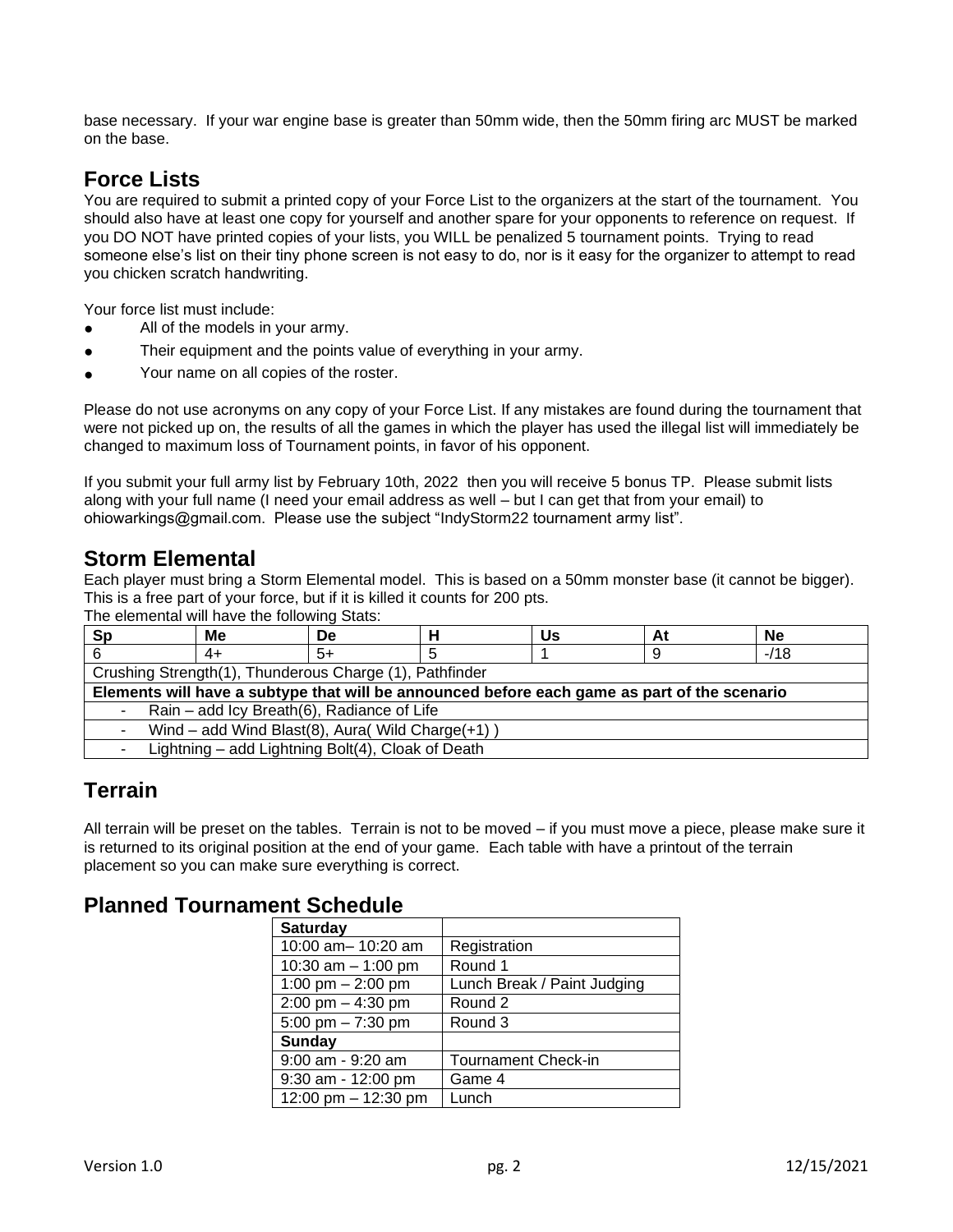| 12:30 pm $-$ 3:00 pm | Game 5 |
|----------------------|--------|
| $\vert$ 3:15 pm      | Awards |

# **Tournament Rules**

The tournament consists of **three** games on Saturday. The first game will be randomly paired, while all other games will use a swiss style pairing – so you should always be playing someone with a similar record to your own. Grudge matches are allowed for the first round, so long as both players agree.

# **Game Time and Victory Conditions**

Note that there is 2 1/2 hours allocated for each round. Chess clocks WILL BE USED for this tournament. Chess clocks should be set to 70 minutes per player – giving you plenty of time to play the game and turn in your paperwork. time allocated for each game includes 140 minutes for the game itself (70 minutes per player maximum) plus 10 minutes for meeting, discussing rules and the completing and submitting paperwork afterwards. If you are experiencing excessive distractions that are resulting in you having to stop your chess clock please notify the tournament organizer who will deal with the situation.

Scenarios will NOT be announced beforehand. Any scenario from the main rule book is fair game, so bring a balanced list that can handle any of them.

# **Game Sequence**

The scenarios for each game are set on the score sheets handed out before each round.

- Meet your opponent at the assigned table and discuss the terrain and how you will treat it during the game.
- Place any objective markers according to the scenario, and finally roll- off for table side. Players should discuss before the game how they will deal with cocked dice and in what circumstances they should be re-rolled.
- Sit on your own side of the table and place your army on your side of the table, so that the opponent can see your models and your force list and ask any questions.
- Both players chess clocks should be set to **70** minutes.
- Roll-off to decide who is going to which player is going to choose table sides (and deploy first). Once the winner of the roll off decides who will start to setup, that player's clock IS STARTED. Players alternate setting units up using the clock as described in the Timed Games section of the Kings of War rules. Once the last unit is set- up, both clocks are stopped.
- Roll-off to decide who is going to start making Vanguard moves. Once the winner of the roll off decides who will start to move Vanguard units, that player's clock IS STARTED. Players alternate making any Scout moves using the clock. Once the last Scout move is made, both clocks are stopped.
- Roll-off to decide who is going to take the first turn. Once the winner of the roll off decides who will start to play, that player's clock IS STARTED. Players alternate taking turns using the clock.
- We will NOT be using the optional  $7<sup>th</sup>$  turn.
- If a player runs out of time during one of their turns, they must immediately put down all dice, and may not issue any orders for the remainder of the game, nor may they roll the dice for ANY reason (including regeneration etc). All units will act as if they have a halt order for the remaining turns. If in the middle of an attack, the attacks stops and the target unit acts as if double ones were rolled for the nerve check.

# **Rounds**

The match-ups of the first round (Game 1) will be random (with the exception of grudge matches). In the following rounds (Game 2 onwards) players will be paired using a swiss style based on Tournament Points (TP), as explained below. Once players have completed their game in a given round they should jointly complete the result sheet provided and hand it in to the tournament organizers as soon as possible so that the next rounds can be organized in time.

# **Tournament Points**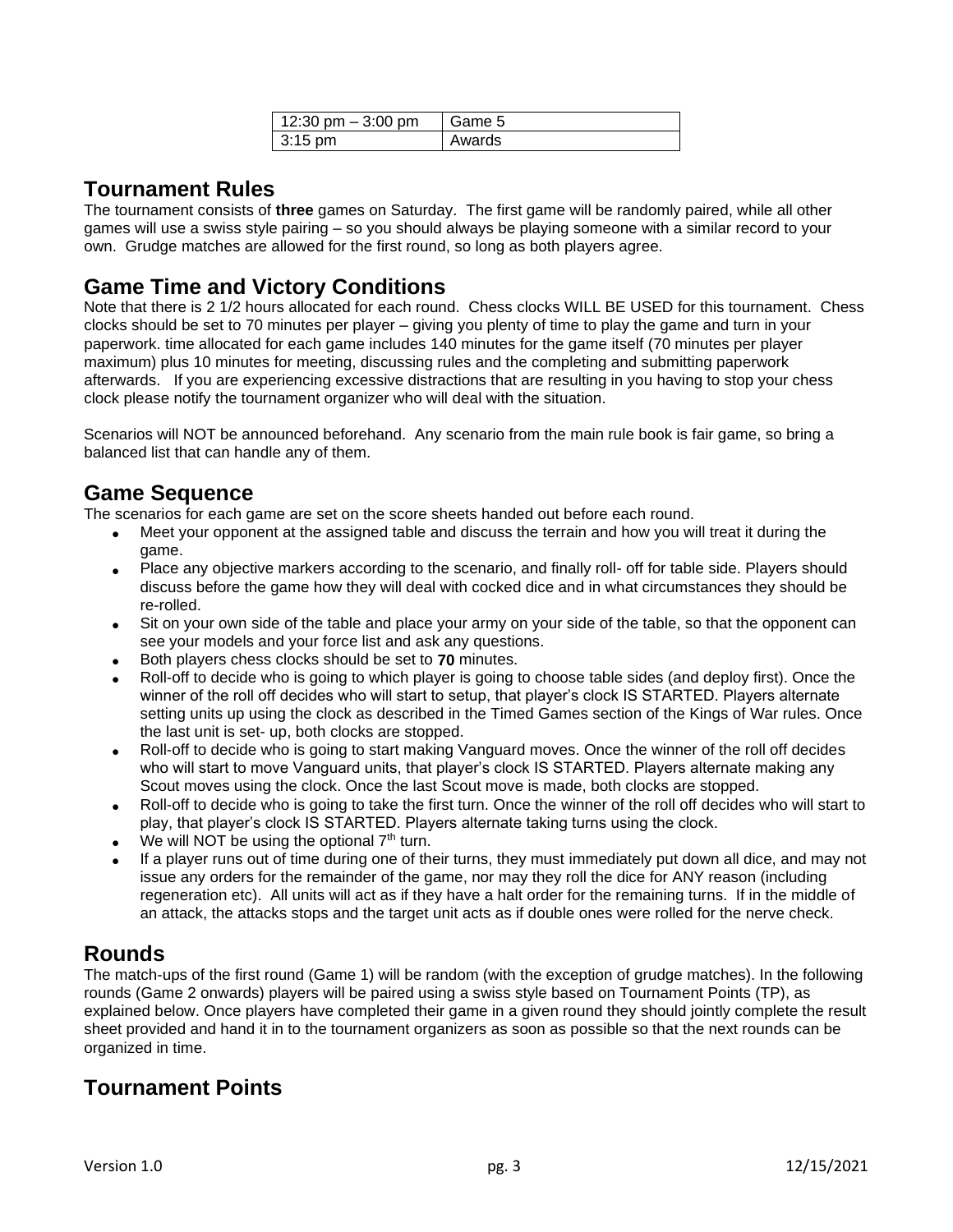Tournament points are broken down into four categories. Battle and scenario points are accumulated each round, while appearance is judged and added once, and final sportsmanship points are added after the final game.

#### **Battle Points**

Battle points will be assigned as specified on the round score sheet.

# **Scenario Points**

In addition, each scenario will have up to 5 additional scenario points that may be earned. These are in addition to the Battle points earned by winning the game itself.

# **Attrition Points**

Each player will receive a bonus between  $0 - 5$  points toward their score based on the value of all their opponents units routed.

From the second round, players will be paired using a Swiss system (i.e. matching players on the same amount of BPs, in descending order).

In case of more than two players on the same number of BPs, players will be matched in order of descending 'Attrition Score'.

By 'Attrition Score', we mean the amount of points of enemy units routed by the player until that point in the Tournament (including in Pillage! games). At all times, the tournament organizer will endeavor to avoid player's re-playing an opponent they have already faced but on occasion, this may become unavoidable, and a minor adjustment made.

#### **Appearance Points**

Kings of War is a hobby as much as it is a game, so points are also given for appearance. There is no minimum number of Mantic models required.

Appearance will be self-scored with judges then confirming the scores, as well as adding additional judging. There will be an award for the highest judged appearance score.

In addition, there will be a player's choice award – which is voted on by all players for their favorite army (this does NOT have to be an army you played, and you may use any criteria you choose for this vote). Please note that favorite army is a person's army playing in the tournament – so anyone writing down something like "Orcs is da best!" will be thoroughly mocked (unless of course there is an army names "Orcs is da best!" in the tournament. (and yes, we have seen votes for "orcs" and "dwarfs" before)

Appearance score + player's choice votes will be added to your overall score up to a maximum of 30 points.

# **Sportsmanship**

In honor of the Pope of Pizza Jesus himself, we will be awarding the Jesse Cornwell Sportsmanship Award. Players will be asked after all their games to rank their three favorite opponents they played, with each player receiving 5 points for each 1<sup>st</sup> place vote, 3 points for each 2<sup>nd</sup>, and 1 point for each 3<sup>rd.</sup>

Sportsmanship score (up to a maximum of 30 points) will be added to the overall score for each player

# **Winning the Tournament**

Overall score is compromised of the following values Games 1-5 – 25 pts each available (15 battle / 5 scenario / 5 attrition) – 125 pts maximum Appearance – up to 30 pts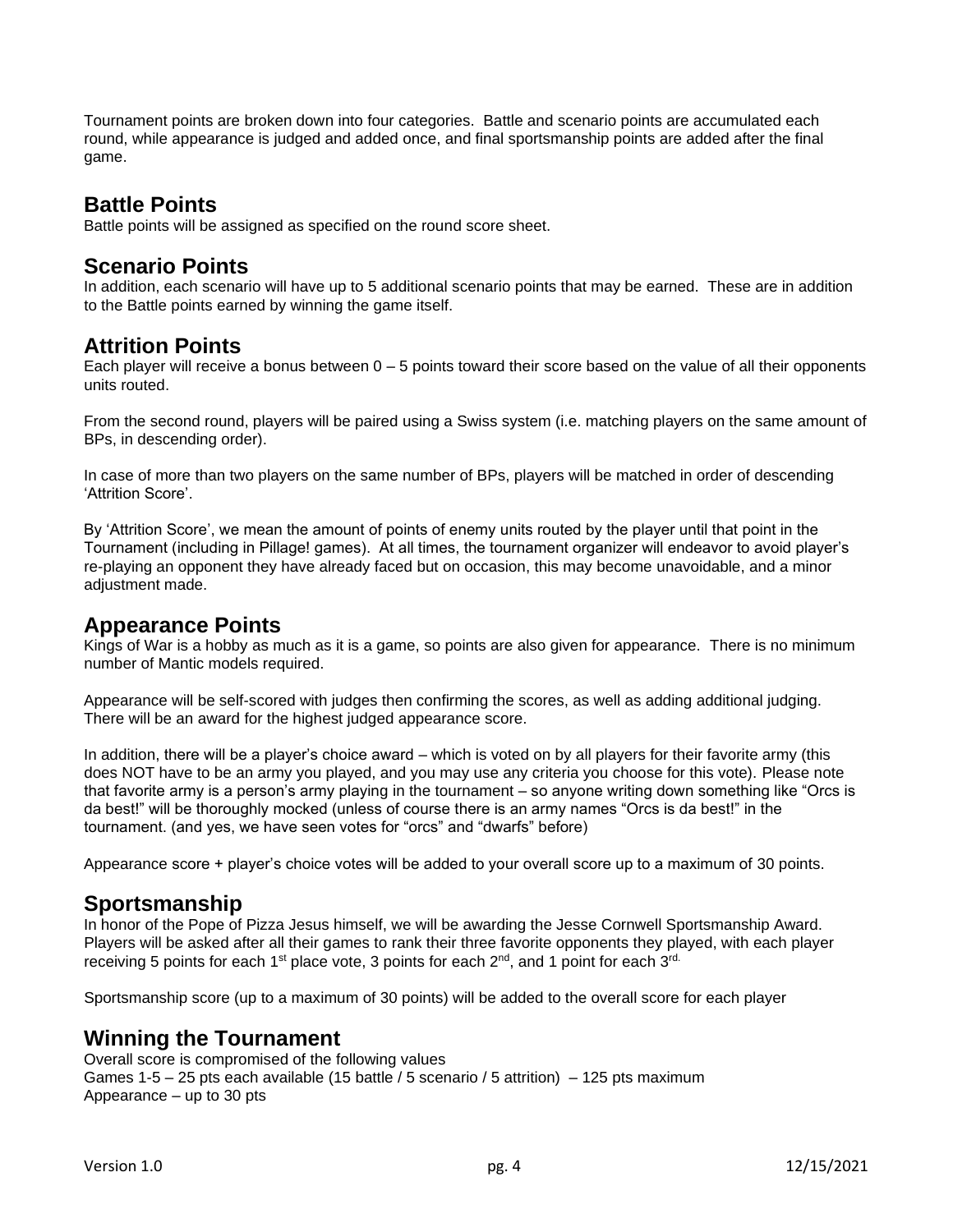Sportsmanship – up to 30 pts

Tournament Points are the total of battle points, scenario points, base appearance points and sportsmanship points.

The winner is determined at the end of the last round, according to the following criteria:

- The player with the most TP will be the winner
- In the case of players having the same highest TP, the winner will be the player with the highest 'Attrition Score'.
- If both the TP and Attrition Scores are matched, games where these players have played each other during the course of the tournament will be evaluated and the winner will be the winner of such a match.
- Finally, if the top players are STILL tied, a sudden death cage match will take place between them. Or they will roll a die to determine the winner (since we only have the one trophy for the winner).

# **Prizes**

A player can only win one of the following awards. If they qualify for more than one, then they receive the highest award.

- Best Overall highest combined TP, (Battle, Scenario, Appearance and Sportsmanship scores)
- Best General highest battle and scenario points
- Best Appearance highest judged appearance score
- Best Sportsman highest sportsmanship score

The following awards can be earned in addition to the above awards (so someone could win them in addition to the others)

- General's Choice highest favorite army votes
- Best Storm Elemental voted by players
- Other awards may be added based on the number of players in the tournament.

In addition to these, there will be several door prizes. To be eligible you must complete all five rounds and not win a prize during the event. Each player gets one entry for registering.

# **Items you should provide**

In addition to your army and copies of your army list, you need to make sure you bring the following:

- All dice, tape-measures, rule-books, damage markers, pencils and other gaming accessories you will need. Make it clear to your opponents how you will be tracking damage.
- It will be a good idea to have your units mounted on unit bases or movement trays if you insist on individually moving all the models in an infantry legion, you'll soon run out of time! Unit footprints must conform to the appropriate size of course.
- Having a display board to carry your army between games is a great way of keeping the tournament moving smoothly and in a timely fashion, and is included in your painting scores.

# **Notes**

# **Rules Questions and Player Conduct**

As noted, all rules will be taken from the Kings of War 2019 rules (3rd edition) book. In addition, any official FAQ rulings and errata from Mantic Games (published on their website or official forums) will also be used.

Please note that there is absolutely nothing wrong with asking an opponent if they can show you the appropriate rule or set of characteristics so that you can check for yourself that everything is being done correctly. All we require is that you ask nicely and politely, and that you do your best to sort out any problems yourselves. If in doubt, the organizers are available to resolve your problem. Please also respect the time each player has. If a question cannot be resolved quickly, please stop the clock until the answer or a solution is decided upon.